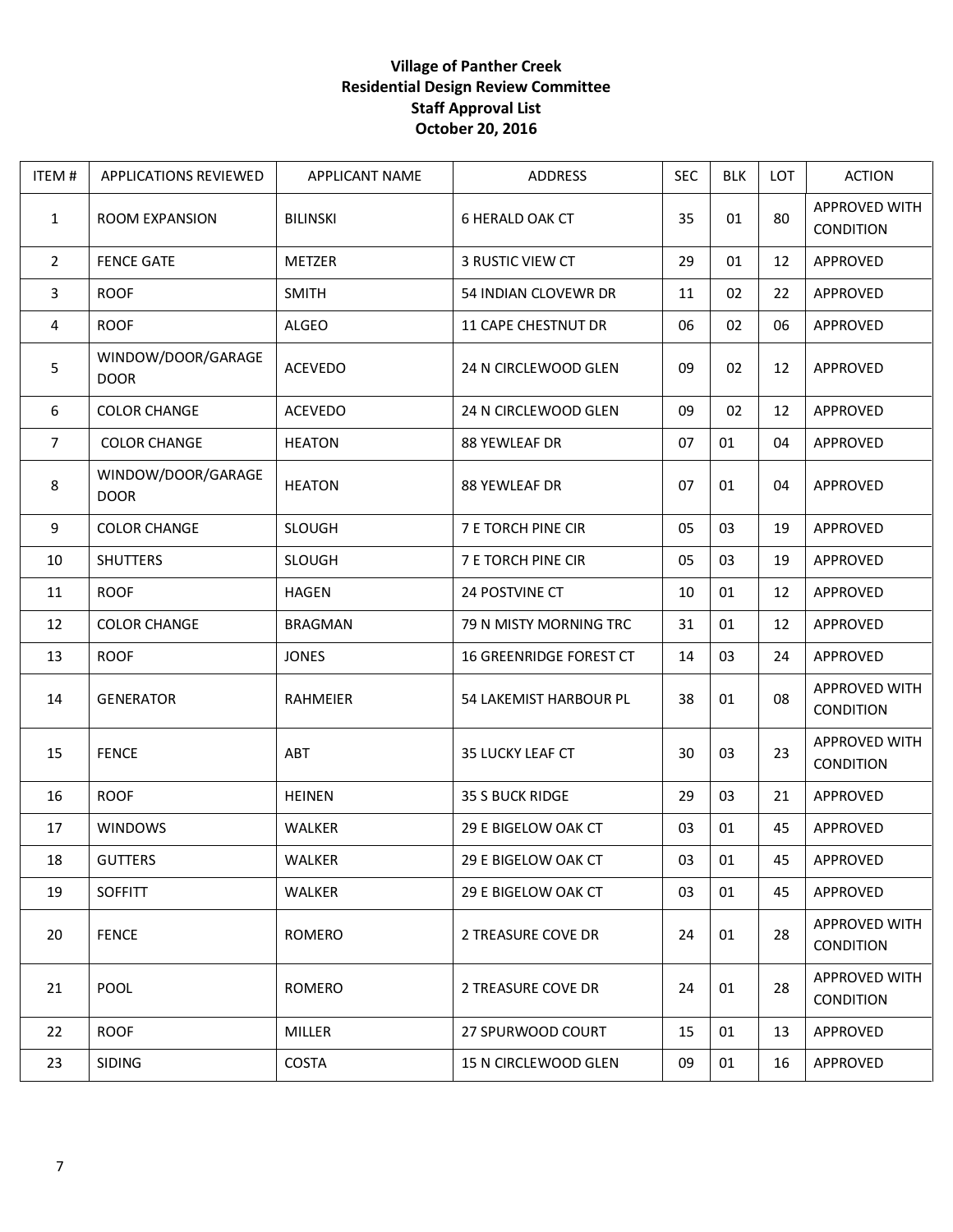## **Village of Panther Creek Residential Design Review Committee Staff Approval List October 20, 2016**

| 24 | <b>GENERATOR</b>    | <b>GALLOWAY</b>  | 6 SNAPDRAGON CT             | 05 | 06 | 17 | APPROVED WITH<br><b>CONDITION</b>        |
|----|---------------------|------------------|-----------------------------|----|----|----|------------------------------------------|
| 25 | <b>DOORS</b>        | LOZANO           | <b>30 DUNLIN MEADOW DR</b>  | 18 | 01 | 08 | APPROVED                                 |
| 26 | SIGN                | <b>MINZE</b>     | 49 SWEETLEAF CT             | 22 | 04 | 12 | APPROVED                                 |
| 26 | <b>ROOF</b>         | <b>IVASENKO</b>  | 79 S WOODSTOCK CIRCLE DR    | 02 | 03 | 60 | APPROVED                                 |
| 27 | <b>FENCE</b>        | <b>MALONE</b>    | 2 S WINDSAIL PL             | 33 | 01 | 10 | APPROVED WITH<br>CONDITION               |
| 28 | <b>TREE REMOVAL</b> | <b>GENTHON</b>   | <b>54 ACORN CLUSTER CT</b>  | 35 | 02 | 08 | <b>APPROVED</b>                          |
| 29 | <b>WINDOWS</b>      | <b>CONKLIN</b>   | <b>14 S. BERRYLINE CIR</b>  | 35 | 02 | 56 | APPROVED                                 |
| 30 | <b>FENCE</b>        | <b>MICHAEL</b>   | 23 DEER LAKE CT             | 28 | 06 | 17 | APPROVED WITH<br><b>CONDITIONS</b>       |
| 31 | <b>FENCE</b>        | <b>ADAMS</b>     | 7 LEA OAK CT                | 07 | 08 | 21 | APPROVED                                 |
| 32 | <b>ROOF</b>         | <b>BENNETT</b>   | <b>209 SPLIT ROCK RD</b>    | 32 | 01 | 17 | APPROVED                                 |
| 33 | <b>TREE REMOVAL</b> | <b>HUNT</b>      | <b>123 SPLIT ROCK RD</b>    | 28 | 07 | 03 | APPROVED                                 |
| 34 | <b>TRAMPOLINE</b>   | <b>KLEIN</b>     | <b>19 FLAT STONE</b>        | 32 | 02 | 32 | APPROVED                                 |
| 35 | <b>WINDOWS</b>      | LOOSMORE         | 33 S BROOKBERY CT           | 12 | 03 | 21 | APPROVED                                 |
| 36 | <b>SIDING</b>       | LOOSMORE         | 33 S BROOKBERY CT           | 12 | 03 | 21 | APPROVED                                 |
| 37 | <b>FENCE</b>        | <b>DAWSON</b>    | 3 S WINDSAIL PL             | 33 | 01 | 11 | <b>APPROVED WITH</b><br><b>CONDITION</b> |
| 38 | <b>WINDOWS</b>      | <b>MACQUAKER</b> | <b>16 ROSEDALE BROOK CT</b> | 10 | 02 | 32 | APPROVED                                 |
| 39 | <b>SIDING</b>       | SULLENBERGER     | 23 HICKORY OAK DR           | 15 | 02 | 11 | APPROVED                                 |
| 40 | <b>GENERATOR</b>    | <b>FORMICA</b>   | <b>6 BLANKETFLOWER CT</b>   | 36 | 01 | 11 | APPROVED WITH<br><b>CONDITION</b>        |